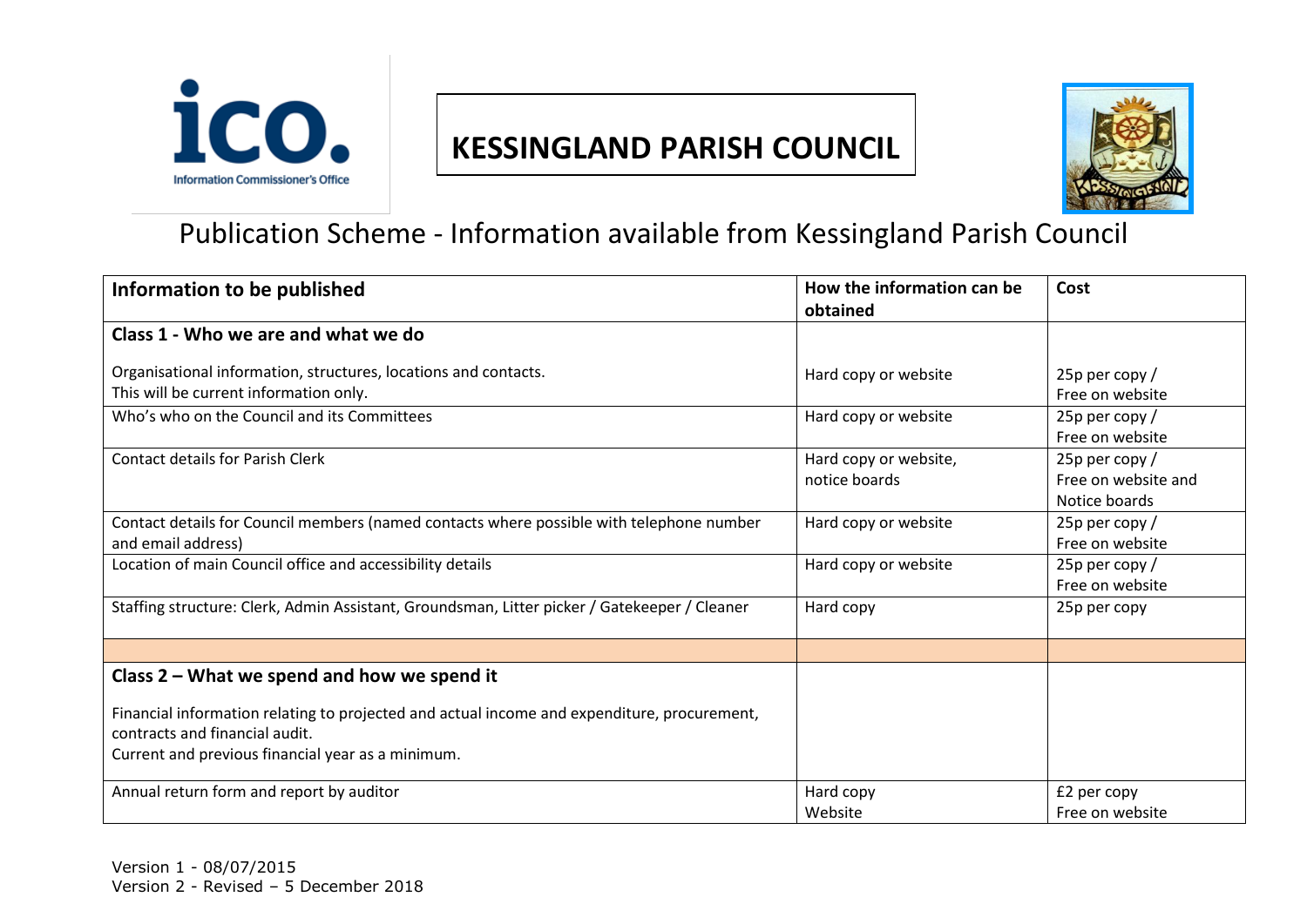| <b>Finalised budget</b>                                                                           | Hard copy                             | £2 per copy                        |
|---------------------------------------------------------------------------------------------------|---------------------------------------|------------------------------------|
| Precept                                                                                           | See Minutes of meetings on<br>website | Free on website                    |
|                                                                                                   | Hard copy                             | £2 per copy                        |
| Financial Regulations and Standing Orders                                                         | Hard copy                             | £3 per copy                        |
|                                                                                                   | Website                               | Free on website                    |
| Grants given and received                                                                         | Hard copy                             | 25p per sheet                      |
| List of current contracts awarded.                                                                | Hard copy                             | 25p per sheet                      |
| NB: This will exclude the value of contracts as this information is deemed commercially sensitive |                                       |                                    |
| information and is excluded under Section 43 of the Freedom of Information Act.                   |                                       |                                    |
| Members' allowances and expenses                                                                  | Hard copy                             | 25p per sheet                      |
|                                                                                                   |                                       |                                    |
| Class 3 - What our priorities are and how we are doing                                            |                                       |                                    |
| Strategies and plans, performance indicators, audits, inspections and reviews.                    |                                       |                                    |
| Current and previous year as a minimum                                                            |                                       |                                    |
| Neighbourhood Plan                                                                                | Hard copy or website                  | £3 per copy /                      |
| Current Kessingland Neighbourhood Plan 2016 - 2030 version.                                       |                                       | Free on website                    |
| Annual Report to Parish or Community Meeting (current and previous year as a minimum)             | Hard copy or website                  | £2 per copy $/$<br>Free on website |
| <b>Quality status confirmation</b>                                                                | Hard copy or website                  | 25p per sheet /<br>Free on website |
|                                                                                                   |                                       |                                    |
| Class 4 - How we make decisions                                                                   |                                       |                                    |
| Decision making processes and records of decisions.                                               |                                       |                                    |
| Current and previous council year as a minimum.                                                   |                                       |                                    |
| Timetable of meetings:                                                                            | Notice boards                         | Free on Notice boards              |
| Council and any committee / sub-committee meetings and parish meetings                            | Website                               | Free on website                    |
|                                                                                                   | Hard copy                             | 25p per copy                       |
| Agendas of meetings (as above)                                                                    | Notice boards                         | Notice boards                      |
|                                                                                                   | Website                               | Free on website                    |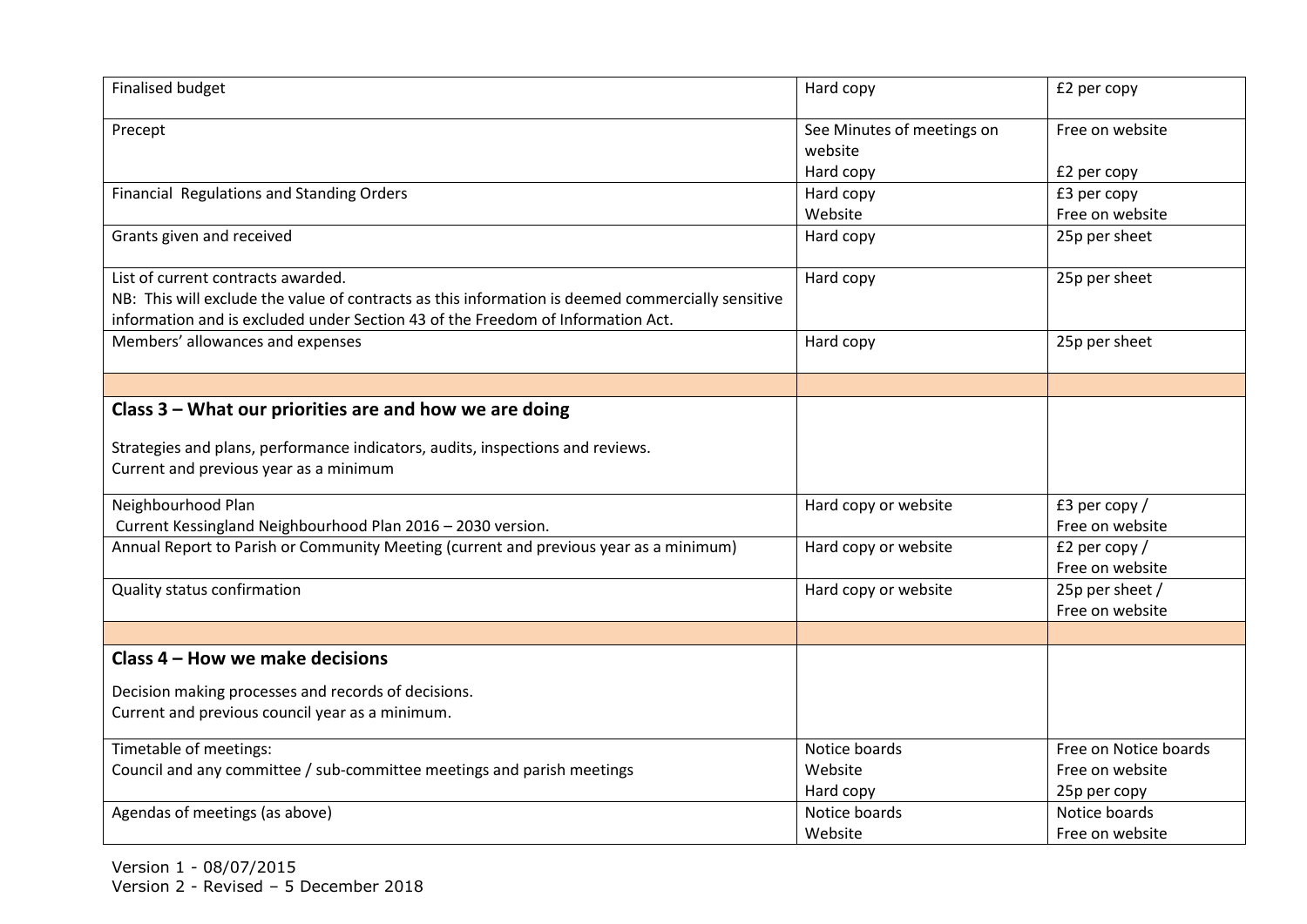|                                                                                                      | Hard copy                          | 25p per copy              |
|------------------------------------------------------------------------------------------------------|------------------------------------|---------------------------|
| Minutes of meetings (as above) $-$ N.B. This will exclude information that is properly regarded as   | Website                            | Free on website           |
| private to the meeting.                                                                              | Hard copy                          | £1 per set of Minutes     |
| Reports presented to council meetings - N.B. this will exclude information that is properly          | Hard copy                          | 25p per sheet             |
| regarded as private to the meeting.                                                                  |                                    |                           |
| Responses to consultation papers                                                                     | Hard copy                          | 25p per sheet             |
|                                                                                                      |                                    |                           |
| Responses to planning applications                                                                   | Website                            | Free on Parish website /  |
|                                                                                                      | Inspection - Parish Council Office | Free on East Suffolk      |
|                                                                                                      | East Suffolk Council - Planning    | Council Planning Portal / |
|                                                                                                      | Portal                             | 25p per sheet hard copy   |
|                                                                                                      |                                    |                           |
| Class $5 -$ Our policies and procedures                                                              |                                    |                           |
|                                                                                                      |                                    |                           |
| Current written protocols, policies and procedures for delivering our services and responsibilities. |                                    |                           |
| Current information only                                                                             |                                    |                           |
| Policies and procedures for the conduct of council business:                                         |                                    |                           |
|                                                                                                      |                                    | Free on website           |
| <b>Procedural Standing Orders</b>                                                                    | Website / Hard copy                | £3 per copy               |
| Committee and sub-committee Terms of Reference                                                       | Website / Hard copy                | 25p per sheet             |
| Code of Conduct                                                                                      | Website / Hard copy                | £3 per copy               |
| Policies and procedures for handling requests for information                                        |                                    | Free on website           |
| Complaints procedures (including those covering requests for information and operating the           | Website / Hard copy                | 25p per sheet             |
| publication scheme)                                                                                  | Website / Hard copy                | 25p per sheet             |
|                                                                                                      |                                    |                           |
| Records management policies (records retention, destruction and archive)                             | Hard copy                          | £1 per copy               |
|                                                                                                      |                                    |                           |
| <b>Data Protection Policies</b>                                                                      | Website                            | Free on website           |
|                                                                                                      | Hard copy                          | £1 per copy               |
| Schedule of charges (for the publication of information)                                             | Website                            | Free on website           |
|                                                                                                      | Hard copy                          | £1 per copy               |
|                                                                                                      |                                    |                           |
| Class $6$ – Lists and Registers                                                                      |                                    |                           |
|                                                                                                      |                                    |                           |
| Currently maintained lists and registers only                                                        |                                    |                           |
|                                                                                                      |                                    |                           |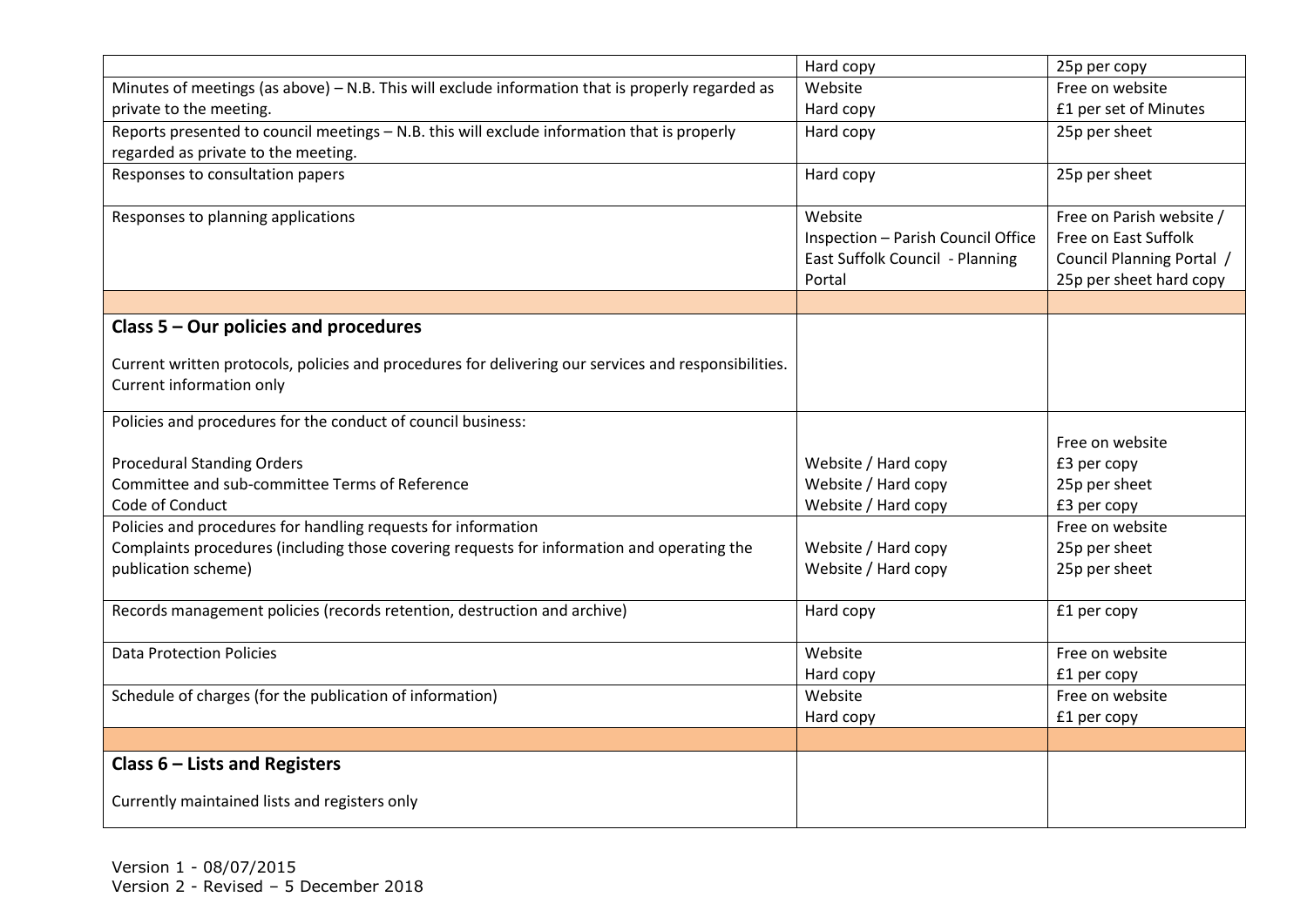| Any publicly available register or list (if any are held this should be publicised; in most                                                                                                        | Hard copy                                                                         | £1 per copy     |
|----------------------------------------------------------------------------------------------------------------------------------------------------------------------------------------------------|-----------------------------------------------------------------------------------|-----------------|
| circumstances existing access provisions will suffice)                                                                                                                                             |                                                                                   |                 |
| <b>Assets Register</b>                                                                                                                                                                             | Hard copy                                                                         | £1 per copy     |
| Register of Members' Interests                                                                                                                                                                     | Website via link to East Suffolk<br>Council                                       | Free on website |
|                                                                                                                                                                                                    | Hard copy                                                                         | £1 per member   |
| Register of gifts and hospitality                                                                                                                                                                  | Hard copy                                                                         | £1 per member   |
|                                                                                                                                                                                                    |                                                                                   |                 |
| Class $7$ – The services we offer<br>Information about the services we offer, including leaflets, guidance and newsletters produced<br>for the public and businesses.<br>Current information only. | Hard copy or website.<br>Some information may only be<br>available by inspection. |                 |
| Allotments: list of plots                                                                                                                                                                          | Hard copy                                                                         | 25p per sheet   |
| Community centres and village halls                                                                                                                                                                | Not applicable                                                                    |                 |
| Parks, playing fields and recreational facilities                                                                                                                                                  | By inspection                                                                     | 25p per sheet   |
| Seating, litter bins, clocks, memorials and lighting                                                                                                                                               | By inspection                                                                     | 25p per sheet   |
| <b>Bus shelters</b>                                                                                                                                                                                | By inspection                                                                     | 25p per sheet   |

## **Contact Details:**

Donna Lee, Parish Clerk, Kessingland Parish Council, First Floor Office, Marram Green, Hall Road, Kessingland, Suffolk, NR33 7PP

Tel: 01502 744367 Email: clerkkessingland@outlook.com Website: Kessingland.onesuffolk.net

Version 1 - 08/07/2015 Version 2 - Revised – 5 December 2018